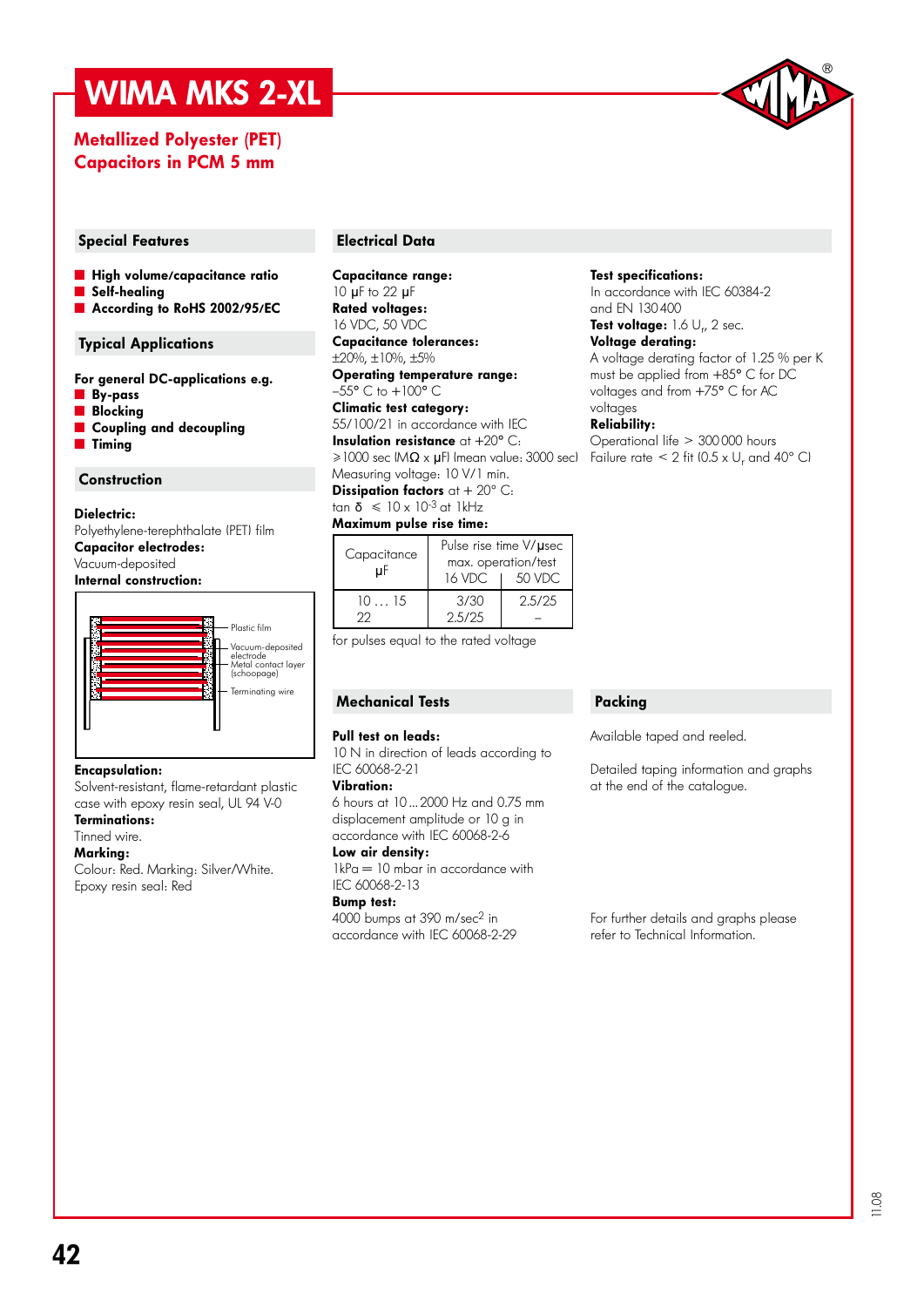# WIMA MKS 2-XL

# **Continuation**



#### General Data

| Capacitance                                                      | 16 VDC/10 VAC*                                          |               |                                                                |             | 50 VDC/30 VAC*                                                                                                            |                                                          |                                                        |                 |  |
|------------------------------------------------------------------|---------------------------------------------------------|---------------|----------------------------------------------------------------|-------------|---------------------------------------------------------------------------------------------------------------------------|----------------------------------------------------------|--------------------------------------------------------|-----------------|--|
|                                                                  | W                                                       | H             |                                                                | PCM**       | W                                                                                                                         | H                                                        |                                                        | $PCM**$         |  |
| $10 \mu F$<br>15 <sub>n</sub><br>$22_n$                          | 8.5<br>$8.5\,$<br>$\begin{array}{c} \hline \end{array}$ | 4<br> 4<br>16 | 7.2<br>7.2<br>7.2                                              | 5<br>5<br>5 | $\left  {}\right $                                                                                                        | 16                                                       | 7.2                                                    | $5\phantom{a}$  |  |
| * AC voltage: $f = 50$ Hz; 1.4 x $U_{rms}$ + UDC $\le U_r$       |                                                         |               |                                                                |             |                                                                                                                           |                                                          |                                                        |                 |  |
|                                                                  | ** PCM = Printed circuit module = lead spacing          |               |                                                                |             |                                                                                                                           |                                                          |                                                        |                 |  |
| Dims. in mm.                                                     |                                                         |               |                                                                |             |                                                                                                                           |                                                          |                                                        |                 |  |
| Taped version see page 121.                                      | $d = 0.5 \phi$                                          | $6 - 2$       | H<br>5<br><b>PCM</b><br>at the lead exit points<br>$(\pm 0.5)$ |             | $\frac{Z}{\Omega}$<br>0.1<br>$\frac{7}{5}$<br>$\sqrt{3}$<br>0.01<br>$\overline{7}$<br>$\overline{5}$<br>$\sqrt{3}$<br>0.1 | TO RE<br><b>S2.25</b><br>$3 - 5$ 7 1<br>Igeneral guidel. | $3 \t 5 \t 7 \t 10$<br>Impedance change with frequency | $+100$<br>f/MHz |  |
| Rights reserved to amend design data without prior notification. |                                                         |               |                                                                |             |                                                                                                                           |                                                          |                                                        |                 |  |

Permissible AC voltage in relation to frequency at 10° C internal temperature rise (general guide).



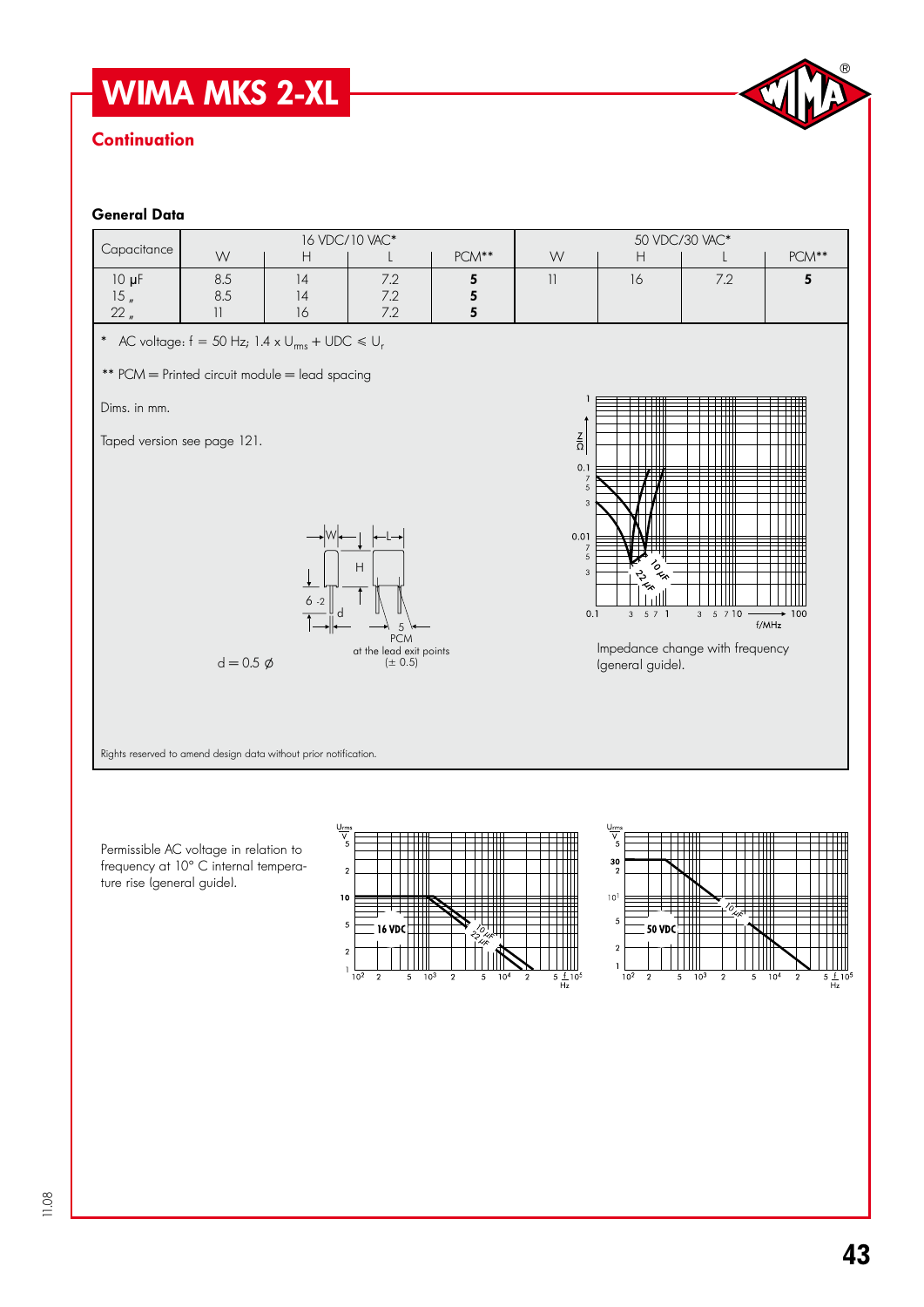# Recommendation for Processing and Application of Through-Hole Capacitors

#### Soldering Process

A preheating of through-hole WIMA capacitors is allowed for temperatures  $T_{max}$  < 100 $^{\circ}$  C. In practice a preheating duration of  $t < 5$  min. has been proven to be best.

#### Single wave soldering

Soldering bath temperature:  $T < 260$  ° C<br>Immersion time:  $t < 5$  sec Immersion time:

#### Double wave soldering

Soldering bath temperature:  $T < 260$  ° C<br>Immersion time:  $2 \times t < 3$  sec Immersion time:

Due to different soldering processes and heat requirements the graphs are to be regarded as a recommendation only.



# WIMA Quality and Environmental Philosophy

#### ISO 9001:2000 Certification

ISO 9001:2000 is an international basic standard of quality assurance systems for all branches of industry. The approval according to ISO 9001:2000 of our factories by the VDE inspectorate certifies that organisation, equipment and monitoring of quality assurance in our factories correspond to internationally recognized standards.

#### WIMA WPCS

The WIMA Process Control System (WPCS) is a quality surveillance and optimization system developed by WIMA. WPCS is a major part of the quality-oriented WIMA production. Points of application of WPCS during production process:

- incoming material inspection
- metallization
- film inspection
- schoopage
- pre-healing
- .<br>" lead attachment
- cast resin preparation/ encapsulation
- 100% final inspection
- AQL check

#### WIMA Environmental Policy

All WIMA capacitors, irrespective of whether through-hole devices or SMD, are made of environmentally friendly materials. Neither during manufacture nor in the product itself any toxic substances are used, e.g.

– Lead – PBB/PBDE

- PCB Arsenic
- CFC Cadmium
- Hydrocarbon chloride Mercury
- Chromium 6+ etc.

We merely use pure, recyclable materials for packing our components, such as:

- " carton
- " cardboard
- adhesive tape made of paper
- polystyrene

We almost completely refrain from using packing materials such as:

- **.** foamed polystyrene (Styropor®)
- **.** adhesive tapes made of plastic
- metal clips

#### RoHS Compliance

According to the RoHS Directive 2002/95/EC certain hazardous substances like e.g. lead, cadmium, mercury must not be used any longer in electronic equipment as of July 1st, 2006. For the sake of the environment WIMA has refraind from using such substances since years already.



Tape for lead-free WIMA capacitors

### DIN EN ISO 14001:2005

WIMA's environmental management has been established in accordance with the guidelines of DIN EN ISO 14001:2005. The certification has been granted in June 2006.